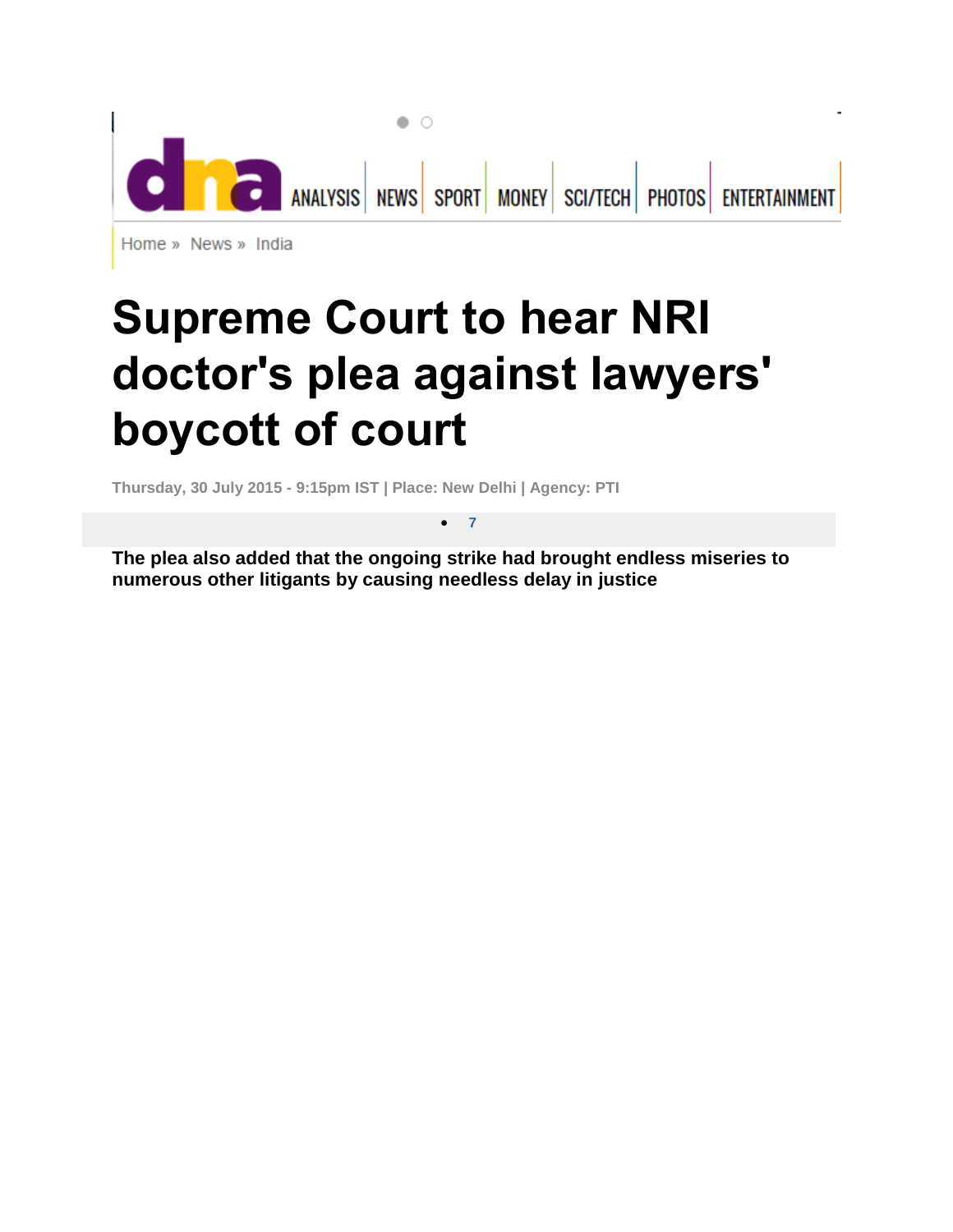

*File Photo*

The [Supreme](http://www.dnaindia.com/topic/supreme-court) Court on Thursday agreed to hear a plea of a US-based NRI doctor alleging that he has not been able to pursue his case in the [Calcutta](http://www.dnaindia.com/topic/calcutta-high-court) High [Court](http://www.dnaindia.com/topic/calcutta-high-court) as [lawyers](http://www.dnaindia.com/topic/lawyers) were boycotting a particular bench there.

A three-judge bench of Justices T S Thakur and V Gopala Gowda and R Banumathi said it would hear the petition filed by US resident Kunal Saha, who claimed that he came to India to argue an appeal in person in the High Court but due to the "ongoing strike it was difficult for him to continue to stay here for an indefinite period."